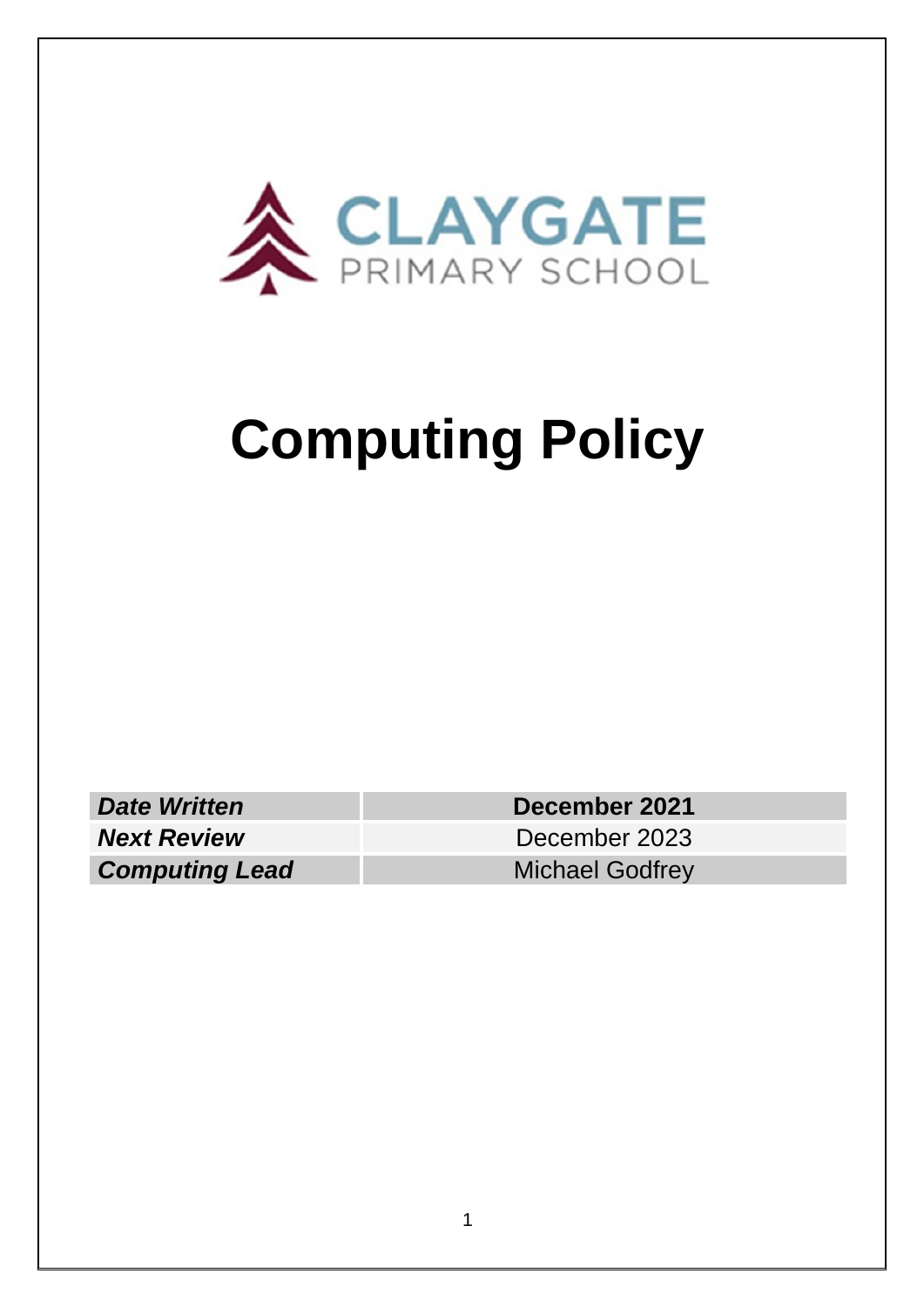

# **Computing Policy**

At CPS, we understand how integral technology is to everyday lives. Our aim is to prepare the children for the ever-progressing digital world through a rich, creative and informative computing learning journey.

We want our students to be:

- Digitally literate
- Confident and safe online
- Excited and inspired by the wonders of technology
- Computational thinkers

We will equip our children with the skills they need to log on, use and understand how a computer works. The children will develop their digital literacy through using programs to create and edit digital projects, whilst enhancing their computational thinking skills through simple coding activities: helping them to understand algorithms and how to debug them.

The children will continue to develop these skills with more intricate coding systems, as well as learning how to capture, present and analyse data in effective ways. All of the learning, from the start of their digital journey to the end, is embedded with a strong teaching of online safety.

#### **Statement from the National Curriculum:**

A high-quality computing education equips pupils to use computational thinking and creativity to understand and change the world. Computing has deep links with mathematics, science and design and technology, and provides insights into both natural and artificial systems. The core of computing is computer science, in which pupils are taught the principles of information and computation, how digital systems work and how to put this knowledge to use through programming. Building on this knowledge and understanding, pupils are equipped to use information technology to create programs, systems and a range of content. Computing also ensures that pupils become digitally literate – able to use, and express themselves and develop their ideas through, information and communication technology – at a level suitable for the future workplace and as active participants in a digital world. (Department of Education, 2013)

# **Intent:**

At CPS, we intend that children should master Computing to such an extent that they can go on to have careers within Computing and make use of Computing effectively in their everyday lives, without being completely reliant on technology. Our children are taught to use technology responsibly and carefully, being mindful of how their behaviour, words and actions can affect others. Our children are taught Computing in a way that ensures progression of skills, and follows a sequence to build on previous learning. Our children will gain experience and skills of a wide range of technology in a way that will enhance their learning opportunities, enabling them to use technology across a range of subjects to be creative and solve problems, ensuring they make progress.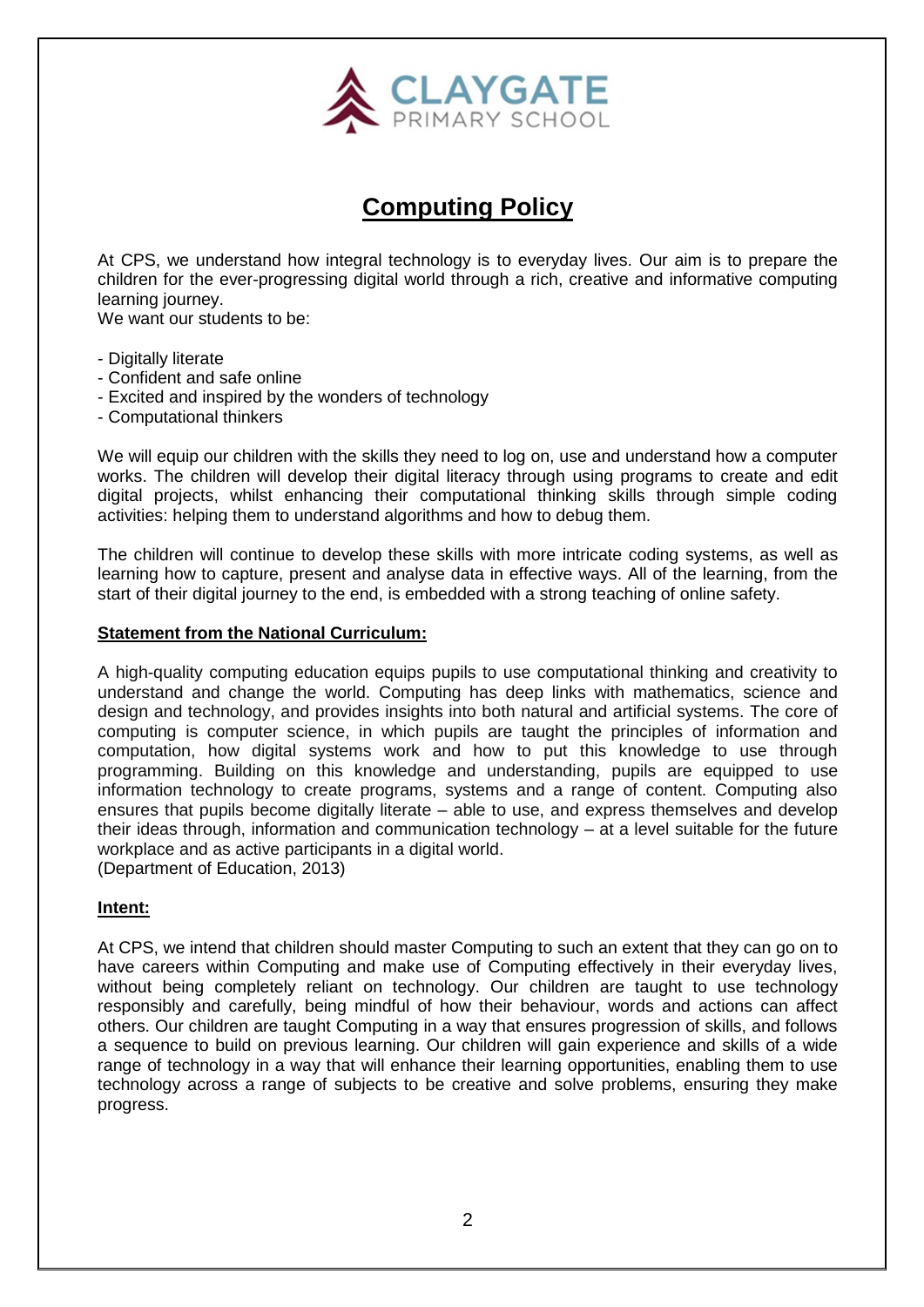#### **Implementation:**

We follow a broad and balanced Computing curriculum that builds on previous learning and provides both support and challenge for learners. We follow a Computing scheme that ensures a progression of skills and covers all aspects of the Computing curriculum. All classes have a scheduled Computing lesson each week as well as being taught Computing aspects alongside other curriculum subjects. Children's work will be stored in assessment booklets and on Google Classroom for reference and assessment. We want to ensure that Computing is embedded in our whole school curriculum and that opportunities for enhancing learning by using technology are always taken.

#### **Impact:**

Our children enjoy and value Computing and know why they are doing things, not just how. Children will understand and appreciate the value of Computing in the context of their personal wellbeing and the technological, creative and cultural industries and their many career opportunities. Progress in Computing is demonstrated through regularly reviewing and scrutinising children's work, in accordance with our Computing assessment policy to ensure that progression of skills is taking place. Namely through:

- Looking at pupils' work, especially over time as they gain skills and knowledge
- Observing how they perform in lessons
- Talking to them about what they know.

The Computing curriculum will contribute to children's personal development in creativity, independence, judgement and self-reflection. This would be seen in them being able to talk confidently about their work, and sharing their work with others. Progress will be shown through outcomes and through the important record of the process leading to them.

#### **Assessment:**

The subject lead monitors Computing across the school to ensure coverage and that children are working towards their objectives. It is assessed formatively within lessons based on objectives and outcomes identified in planning. This is an informal process and includes open questioning, class discussion, child explanations, examples of work and mini plenary opportunities. Pupils will also have the opportunity to self and peer assess.

As well as this, the work is assessed summatively at the end of each topic in a booklet, where the pupils will complete a low stakes quiz and answer relevant knowledge based questions on the topic. Other summative assessment will include looking at saved projects on Google Classroom and Scratch coding. Assessment is used to inform future planning and target setting.

#### **The contribution of Computing to other subjects:**

Computing is a subject that links many subject areas together. For instance, internet searches are a fundamental part of research in most subjects, while skills in using authoring, spreadsheet and presentation software programs are a key element in completing most schoolwork.

Projects can be linked to other areas of the curriculum, perhaps using Humanities or Science themes, or a project-based approach. At CPS, we try to promote an integrated, cross-curricular approach, where computing content is embedded in other areas of the curriculum.

A few clear examples are: the links between algorithms and maths, looping sequences and music, data capture and maths/science, as well as online safety and PSHE.

Pupils use Chromebooks daily in the classroom to support with reading (through Accelerated Reader quizzing), as well as maths and English interventions (Lexia and Doodle Maths/English).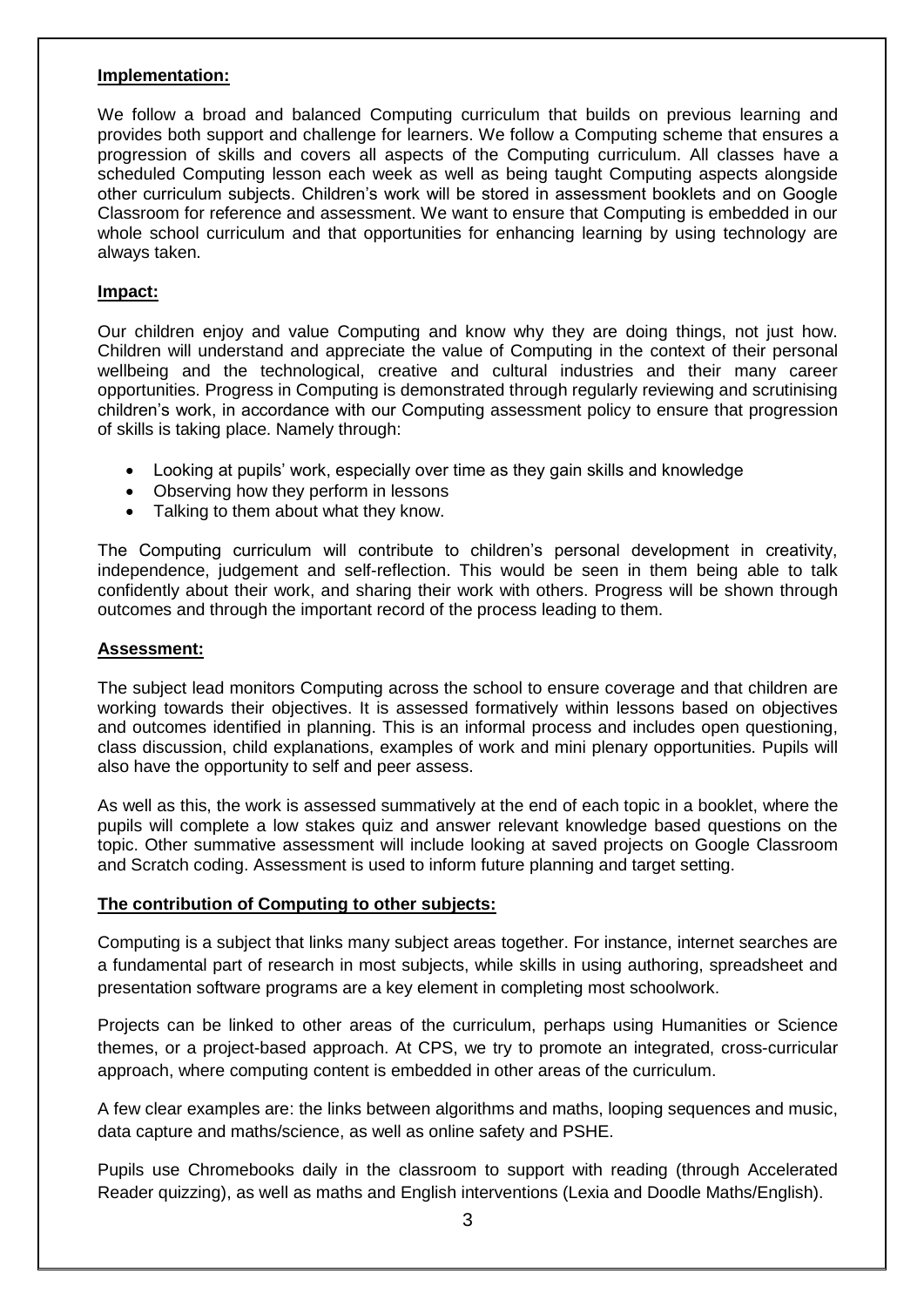At CPS, we believe pupils should be given opportunities to apply and develop their computing capability by using information and communication technology (ICT) tools to support their learning in all subjects.

## **Resources:**

The school acknowledges the need to continually maintain, update and develop its resources and to make progress towards consistent, compatible computer systems by investing in resources that will effectively deliver the objectives of the National Curriculum and support the use of ICT, computer science and digital literacy across the school.

Computing network infrastructure and equipment has been sited so that:

- Every classroom from nursery to Y6 has a computer connected to the school network and an interactive whiteboard with sound and video facilities.
- The school follows Kapow computing scheme to maintain consistency and high quality teaching throughout year groups.
- The school has 15x Lego WeDo 3.0 sets (compatible with Chromebooks) for use in computing lessons across UKS2.
- The school has access to Bee-Bots to support learning of algorithms in EYFS KS1.
- Each year group from Y1 Y6 have their own bank of 16x Chromebooks.
- Every classroom has an iPad.
- There are two roaming banks of 16x Chromebooks which are used across school under a booking system.
- Internet access is available in all classrooms.
- Each class from Y1 Y6 has an allocated slot per week for teaching Computing as a discrete subject.
- Chromebooks are available for use throughout the school day as part of computing lessons and for cross-curricular use.
- Pupils may use ICT and Computing independently, in pairs, alongside a TA or in a group with a teacher.
- The school has a Computing technician from Eduthing who ensures technology is functional. He provides support to staff in school every Thursday.
- The school are supported by Eduthing who staff can contact on a daily basis for any urgent technological needs.
- A governor will be invited to take a particular interest in computing in the school.

# **Inclusion:**

At CPS, we teach Computing to all children, whatever their ability. Computing forms part of the school curriculum policy to provide a broad and balanced education to all children. Through our Computing teaching, we provide learning opportunities that enable all pupils to make progress. We do this by setting suitable learning challenges and responding to each child's different needs.

Our assessment process looks at a range of factors – classroom organisation, teaching materials, teaching style, and differentiation – so that we can take some additional or different action to enable the child to learn more effectively. This ensures that our teaching is matched to the child's needs.

We enable pupils to have access to the full range of activities involved in learning Computing. Where children are to participate in activities outside the classroom, we carry out a risk assessment prior to the activity, to ensure that the activity is safe and appropriate for all pupils.